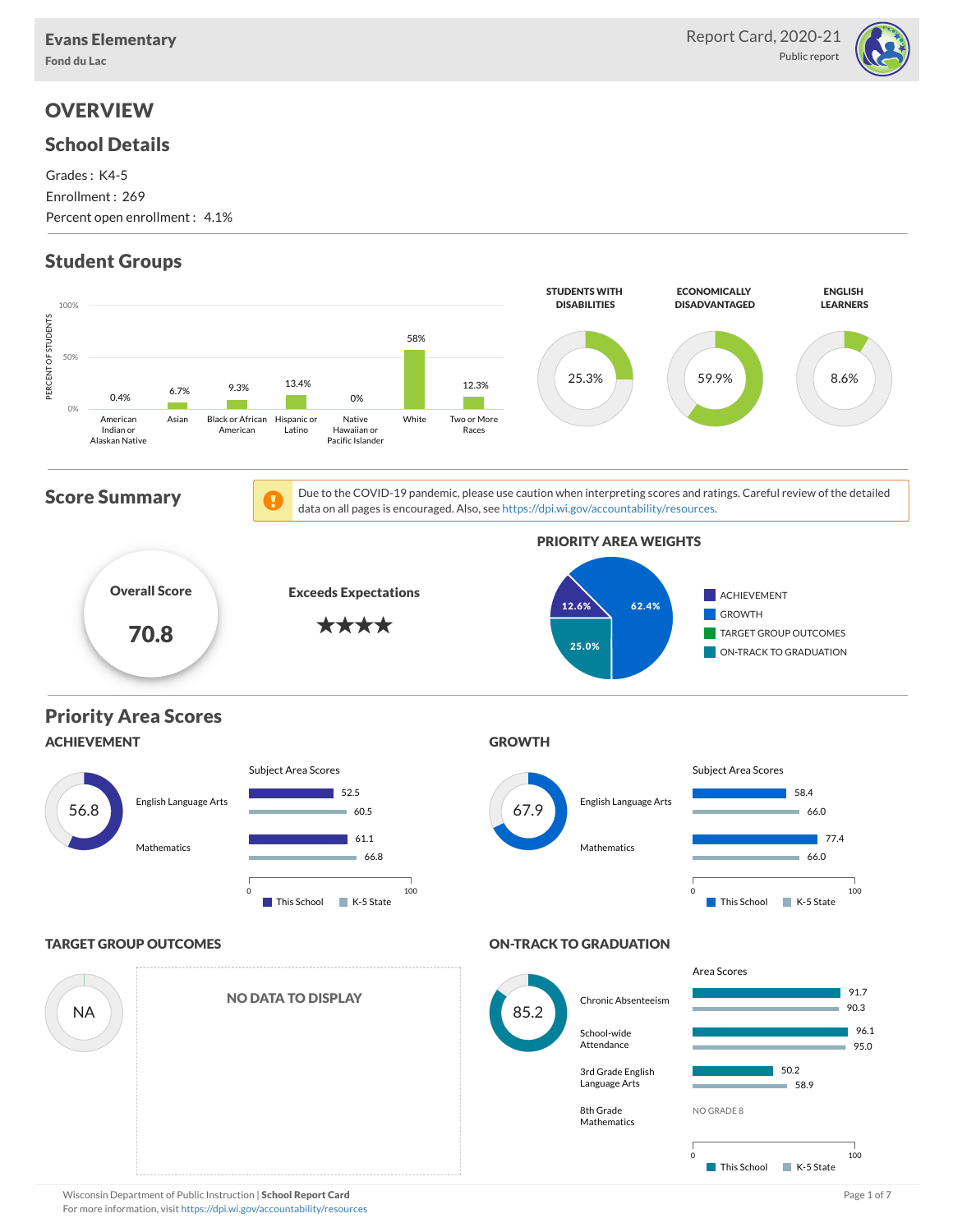

# ACHIEVEMENT

This priority area summarizes how this school's students performed on state assessments using a points-based proficiency system that gives partial credit for Basic test performance and extra credit for Advanced performance. The score is a multi-year average of English language arts and mathematics subscores.

### Priority Area Score



## Student Group Achievement, 2020-21 (for information only)

Group size is given in parentheses. Groups with fewer than 20 students are not displayed.

#### ENGLISH LANGUAGE ARTS



### Performance Levels by Year

These graphs show school-wide percentages and group sizes of students performing at each level.

#### ENGLISH LANGUAGE ARTS



#### **MATHEMATICS**

**MATHEMATICS** 



Wisconsin Department of Public Instruction | School Report Card Page 2 of 7 and 2008 and 2009 and 2 of 7 and 2 of 7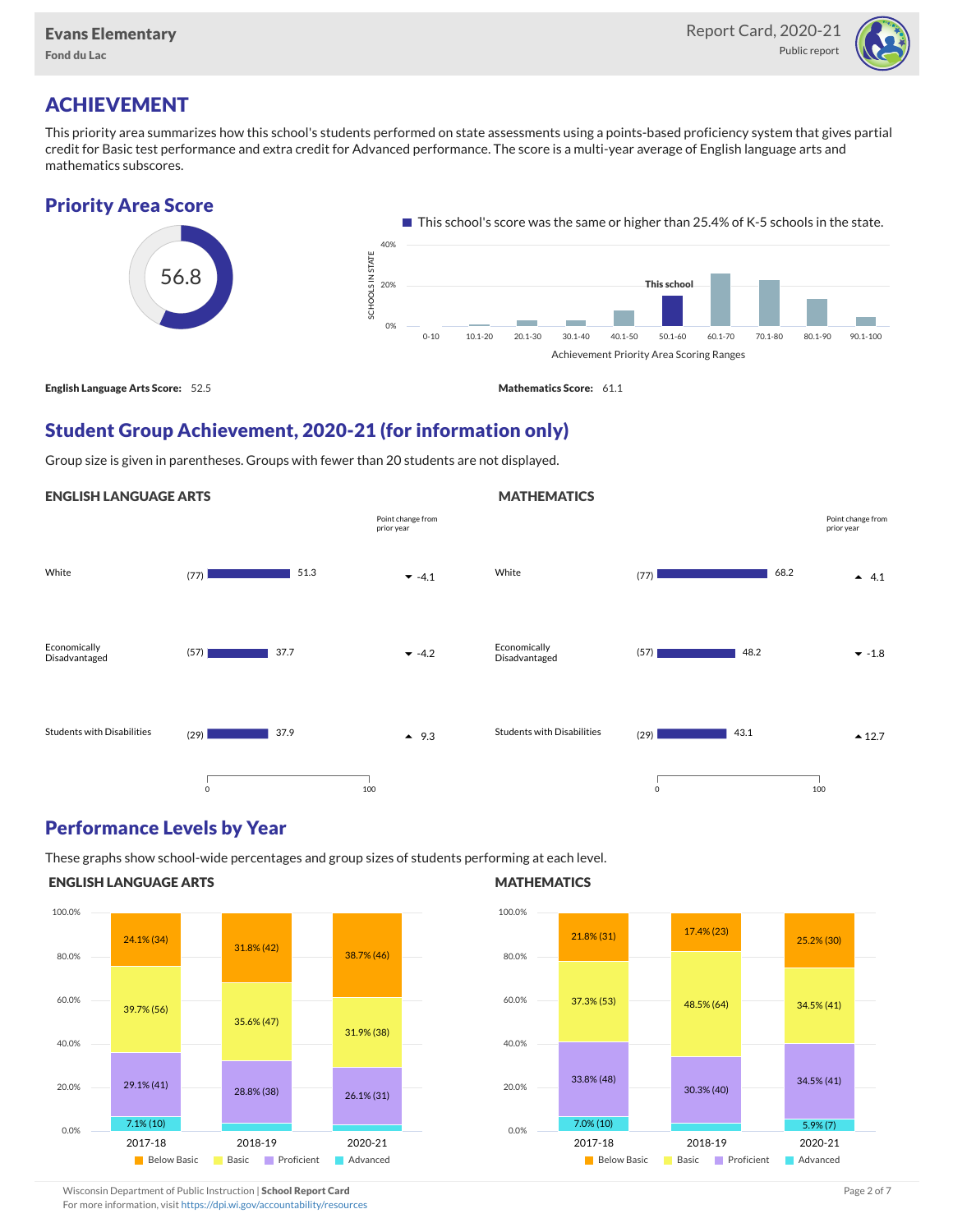

# ACHIEVEMENT - ADDITIONAL INFORMATION

The data on this page is for information only.

# Test Participation Rates, 2020-21

| <b>ENGLISH LANGUAGE ARTS</b> |                             | <b>MATHEMATICS</b> |                             |  |  |  |  |
|------------------------------|-----------------------------|--------------------|-----------------------------|--|--|--|--|
| All students                 | Lowest-participating group: | All students       | Lowest-participating group: |  |  |  |  |
|                              | Students with Disabilities  |                    | Students with Disabilities  |  |  |  |  |
| 96.2%                        | 88.2%                       | 96.2%              | 88.2%                       |  |  |  |  |

## Student Group Performance Levels by Year

Groups with any full academic year students in tested grades are shown.

#### ENGLISH LANGUAGE ARTS

|                                   | 2017-18          |           |            |           |                    |                  |           | 2018-19    |           |                | 2020-21          |          |            |                      |                    |
|-----------------------------------|------------------|-----------|------------|-----------|--------------------|------------------|-----------|------------|-----------|----------------|------------------|----------|------------|----------------------|--------------------|
|                                   | Tested<br>Total# | Advanced  | Proficient | Basic     | <b>Below Basic</b> | Tested<br>Total# | Advanced  | Proficient | Basic     | Below<br>Basic | Tested<br>Total# | Advanced | Proficient | Basic                | <b>Below Basic</b> |
| All Students: K-5 State           | 192,784          | 7.3%      | 35.1%      | 34.5%     | 23.2%              | 189,032          | 6.7%      | 33.7%      | 34.8%     | 24.8%          | 158,545          | 5.8%     | 31.3%      | 35.0%                | 27.9%              |
| All Students                      | 141              | 7.1%      | 29.1%      | 39.7%     | 24.1%              | 132              | 3.8%      | 28.8%      | 35.6%     | 31.8%          | 119              | 3.4%     | 26.1%      | 31.9%                | 38.7%              |
| American Indian or Alaskan Native | $\mathbf 0$      | <b>NA</b> | <b>NA</b>  | <b>NA</b> | <b>NA</b>          | $\Omega$         | <b>NA</b> | <b>NA</b>  | <b>NA</b> | <b>NA</b>      | $\angle 20$      | $\star$  | $\star$    |                      |                    |
| Asian                             | $\sim 20$        | $\star$   | $\star$    | ٠         | $\star$            | $\sim 20$        | $\star$   | $\star$    | $\star$   | $\star$        | $\sim 20$        | $\star$  | $\star$    | $\ddot{}$            |                    |
| <b>Black or African American</b>  | $\sim 20$        | $\star$   | $\star$    | $\star$   | $\star$            | $\sim 20$        | $\star$   | $\star$    |           | $\star$        | $\sim 20$        | $\star$  | $\star$    |                      |                    |
| Hispanic or Latino                | $\angle 20$      |           | $\star$    | $\star$   | $\star$            | $\angle 20$      | $\star$   | $\star$    | $\ddot{}$ | $\star$        | $\angle 20$      | $\star$  | $\star$    | $\ddot{\phantom{1}}$ |                    |
| White                             | 100              | 10.0%     | 33.0%      | 35.0%     | 22.0%              | 92               | 3.3%      | 31.5%      | 38.0%     | 27.2%          | 77               | 5.2%     | 26.0%      | 35.1%                | 33.8%              |
| Two or More Races                 | $\sim 20$        |           | ٠          | ٠         | $\star$            | $\sim 20$        | $\star$   | $\star$    |           | ٠              | $\sim 20$        | $\star$  | ٠          |                      |                    |
| <b>Economically Disadvantaged</b> | 72               | 6.9%      | 19.4%      | 37.5%     | 36.1%              | 68               | 4.4%      | 19.1%      | 32.4%     | 44.1%          | 57               | 0.0%     | 22.8%      | 29.8%                | 47.4%              |
| <b>English Learners</b>           | $\sim 20$        | $\star$   | $\star$    | $\star$   | $^\star$           | $\sim 20$        | $\star$   | $\star$    | $\star$   | $\star$        | $\sim 20$        | $\star$  | $\star$    | $\star$              |                    |
| <b>Students with Disabilities</b> | 26               | $0.0\%$   | 23.1%      | 26.9%     | 50.0%              | 28               | 0.0%      | 10.7%      | 35.7%     | 53.6%          | 29               | 0.0%     | 24.1%      | 27.6%                | 48.3%              |

#### **MATHEMATICS**

|                                   | 2017-18           |           |            |           |                |                  |           | 2018-19    |                      |                | 2020-21          |          |            |           |                    |
|-----------------------------------|-------------------|-----------|------------|-----------|----------------|------------------|-----------|------------|----------------------|----------------|------------------|----------|------------|-----------|--------------------|
|                                   | Tested<br>Total # | Advanced  | Proficient | Basic     | Below<br>Basic | Tested<br>Total# | Advanced  | Proficient | Basic                | Below<br>Basic | Tested<br>Total# | Advanced | Proficient | Basic     | <b>Below Basic</b> |
| All Students: K-5 State           | 193,134           | 11.3%     | 35.2%      | 32.5%     | 21.0%          | 189,328          | 12.0%     | 34.8%      | 32.0%                | 21.2%          | 158,380          | 10.1%    | 32.3%      | 32.1%     | 25.6%              |
| <b>All Students</b>               | 142               | 7.0%      | 33.8%      | 37.3%     | 21.8%          | 132              | 3.8%      | 30.3%      | 48.5%                | 17.4%          | 119              | 5.9%     | 34.5%      | 34.5%     | 25.2%              |
| American Indian or Alaskan Native | $\mathbf 0$       | <b>NA</b> | <b>NA</b>  | <b>NA</b> | <b>NA</b>      | $\Omega$         | <b>NA</b> | <b>NA</b>  | <b>NA</b>            | <b>NA</b>      | $\angle 20$      | $\star$  | $\star$    |           |                    |
| Asian                             | $\sim 20$         | $\star$   | $\star$    | ٠         | $\star$        | $\leq 20$        | $\star$   | $\star$    | $\star$              | $\star$        | $\vert$ < 20     | $\star$  | ٠          |           |                    |
| <b>Black or African American</b>  | $\angle 20$       | $\star$   | $\star$    | $\star$   | $\star$        | $\angle 20$      | $\star$   | $\star$    |                      | $\star$        | $\angle 20$      | $\star$  | $\star$    |           |                    |
| Hispanic or Latino                | $\angle 20$       | $\ddot{}$ | $\star$    | $\star$   | $\star$        | $\angle 20$      | $\star$   | $\star$    | $\ddot{}$            | $\star$        | $\angle 20$      | $\star$  | $\star$    | $\ddot{}$ |                    |
| White                             | 100               | 8.0%      | 36.0%      | 40.0%     | 16.0%          | 92               | 4.3%      | 35.9%      | 43.5%                | 16.3%          | 77               | 9.1%     | 37.7%      | 33.8%     | 19.5%              |
| Two or More Races                 | $\sim 20$         | $\ddot{}$ | $\star$    | $\star$   | $\star$        | $\sim 20$        | $\star$   | $\star$    | $\ddot{\phantom{1}}$ | $\star$        | $\sim 20$        | $\star$  | $\star$    |           |                    |
| <b>Economically Disadvantaged</b> | 72                | 4.2%      | 30.6%      | 36.1%     | 29.2%          | 68               | 1.5%      | 20.6%      | 54.4%                | 23.5%          | 57               | 1.8%     | 28.1%      | 35.1%     | 35.1%              |
| English Learners                  | $\leq 20$         | $\star$   | $\star$    | $\star$   | $\star$        | $\angle 20$      | $\star$   | $\star$    | $\star$              | $\star$        | $\angle 20$      | $\star$  | $\star$    | $\ddot{}$ |                    |
| <b>Students with Disabilities</b> | 26                | 0.0%      | 30.8%      | 19.2%     | 50.0%          | 28               | 0.0%      | 14.3%      | 32.1%                | 53.6%          | 29               | 0.0%     | 27.6%      | 31.0%     | 41.4%              |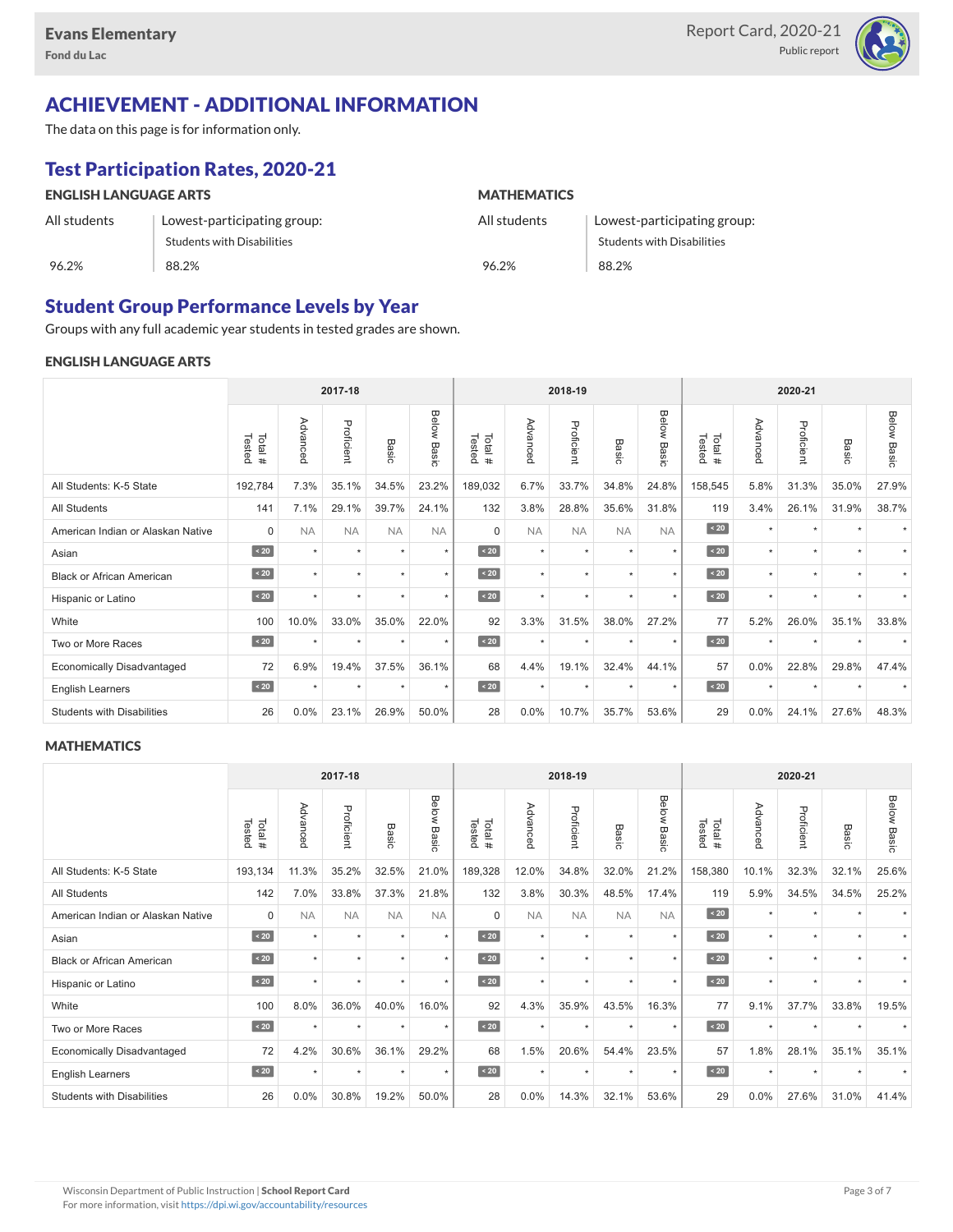

# **GROWTH**

This priority area measures year-to-year student progress on statewide tests. It uses a value-added model that seeks to control for circumstances beyond the influence of educators. A high value-added score means that on average students in the school are progressing more quickly than other, similar students. Growth is scored from 0 to 100 to match the other priority areas and is a conversion from the roughly 0 to 6 value-added score.



# Student Group Value-Added (for information only)

Value-added scores cover an approximately 0-6 range. Higher scores mean greater positive impact. A score of 3.0 is average. Group size is shown in parentheses. Groups with fewer than 20 students are not displayed. Shaded boxes indicate higher-than-average scores.

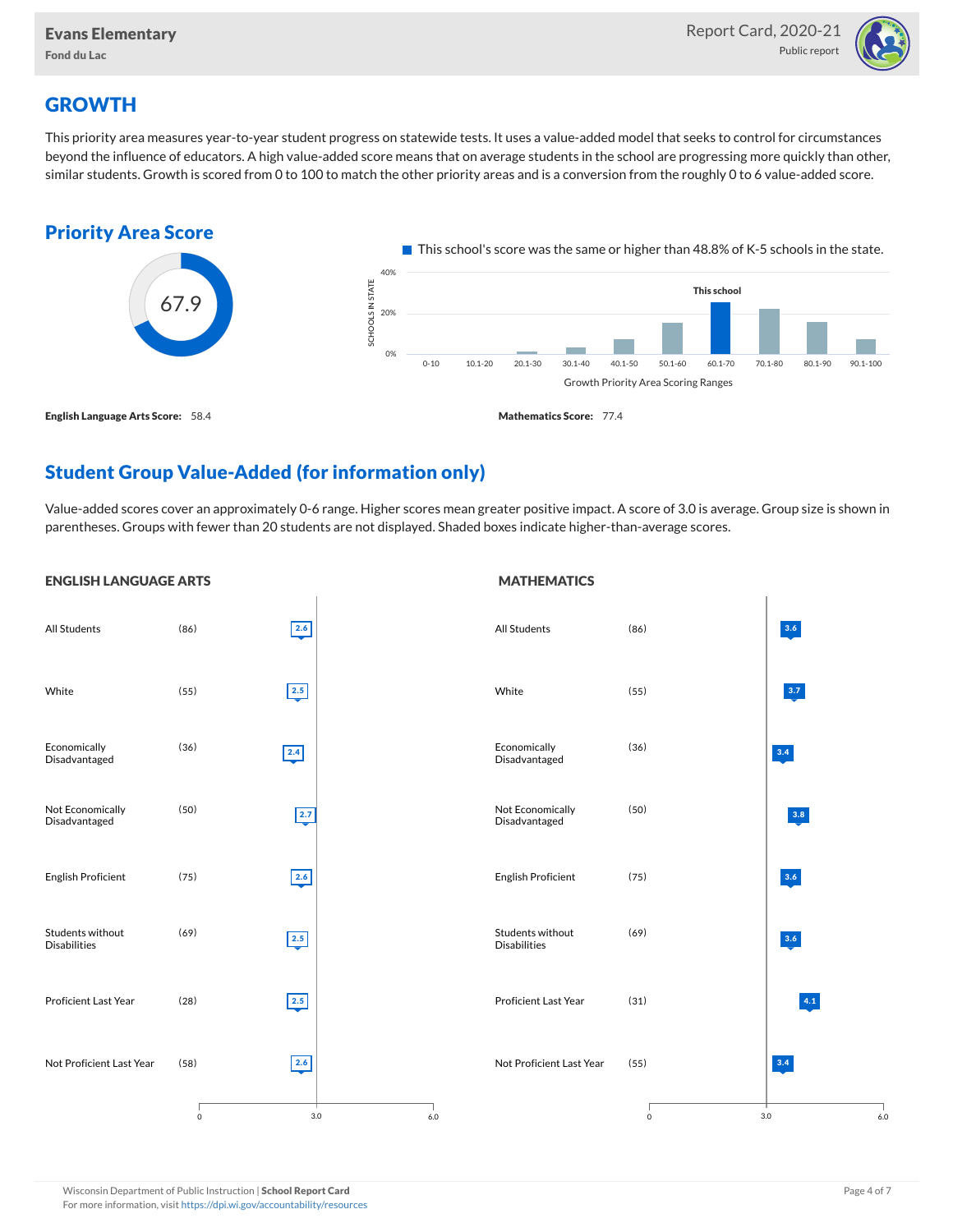

# TARGET GROUP OUTCOMES

This priority area examines outcomes for students with the lowest test scores — the Target Group. It is designed to promote equity by helping schools focus on learners who need the most support while also improving outcomes for all students. The priority area score combines component scores for achievement, growth, chronic absenteeism, and attendance or graduation rate. Data are not displayed when target groups have fewer than 20 students.

## Priority Area Score



## Component Scores

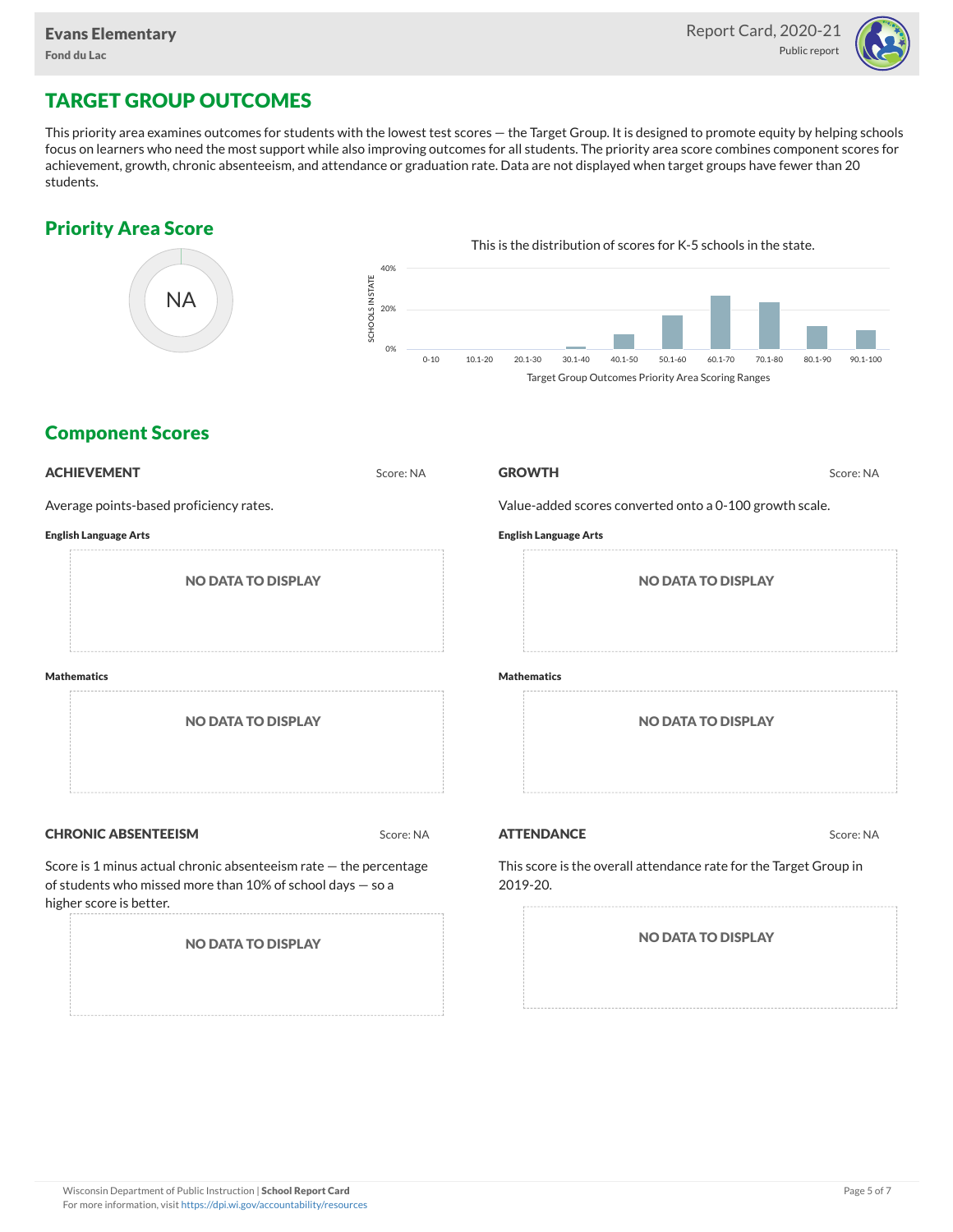

# ON-TRACK TO GRADUATION

This priority area indicates how successfully students are progressing toward completing their K-12 education. The score combines component scores for measures of student engagement and achievement.



### Component Scores

| <b>CHRONIC ABSENTEEISM</b> |
|----------------------------|
|                            |

Score: 91.7

Score is 1 minus actual chronic absenteeism rate — the percentage of students who missed more than 10% of school days — so a higher score is better.



#### **SCHOOL-WIDE ATTENDANCE** Score: 96.1

This score is the overall attendance rate for the school in 2019-20.



**3RD GRADE ENGLISH LANGUAGE ARTS** Score: 50.2

Average points-based proficiency rates.



#### **8TH GRADE MATHEMATICS** Score: NA

Average points-based proficiency rates.

NO GRADE 8